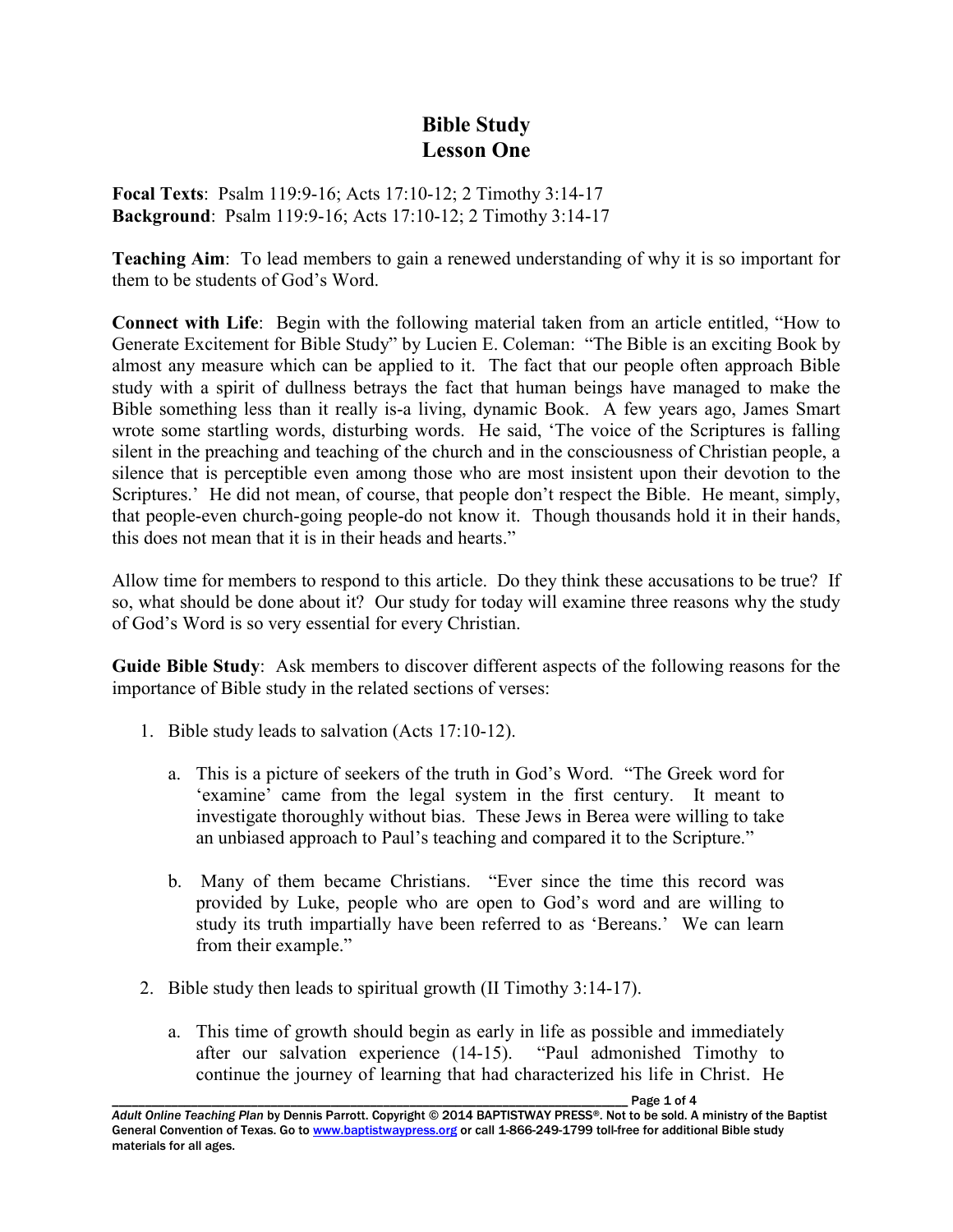also reminded him of his family's commitment to biblical truth and how vital this had been to his own salvation."

- b. The Holy Spirit will give us confidence in the truth of God's Word (16a). The Bible is "God-breathed." Read it and use it to guide your conduct. "This word hearkens back to the story of creation where God's breath contained creative authority." "The Scripture is the very 'word' of God, revealed by his breath. This is a powerful word image for the normal English translation of 'inspired'."
- c. Bible study will help us learn doctrine or teaching (16). "Teaching implied the need for God's people to be taught the truth. The Bible contains the truths of God and thus, it should be taught to his people."
- d. It will expose our rebellion and errors in living (16). "Rebuking indicated God's need to address false doctrine and poor theology."
- e. Bible study will help us correct our mistakes (16). "Correcting is a word that referred to behaviors that need to change."
- f. It will give us training to live in God's way (16). "Training in righteousness is an overarching idea that means God's word can help his people live upright and holy lives."
- g. Through the Word we are put together and shaped up for the tasks God has for us (17). "The result of the serious study and application of the God-breathed truth of Scripture is that the man of God can be appropriately equipped for God's service. Paul used the word 'man' in the generic sense. We all have the responsibility as disciples to study and apply the truths of God's word to our lives."
- 3. And then the study of God's Word leads to life transformation (Psalm 119:9-16).
	- a. Obedience to God's Word (9). "God's word was revealed through his behavior."
	- b. A genuine desire to know God (10a). And to have an intimate relationship with God. This depth of desire for this relationship will always result in increased revelation from and intimacy with God.
	- c. Adherence to His commandments (10b). "One is to cultivate a pure lifestyle as if that cultivation all depends on one's self, while recognizing the reality that all depends on God's grace working in us."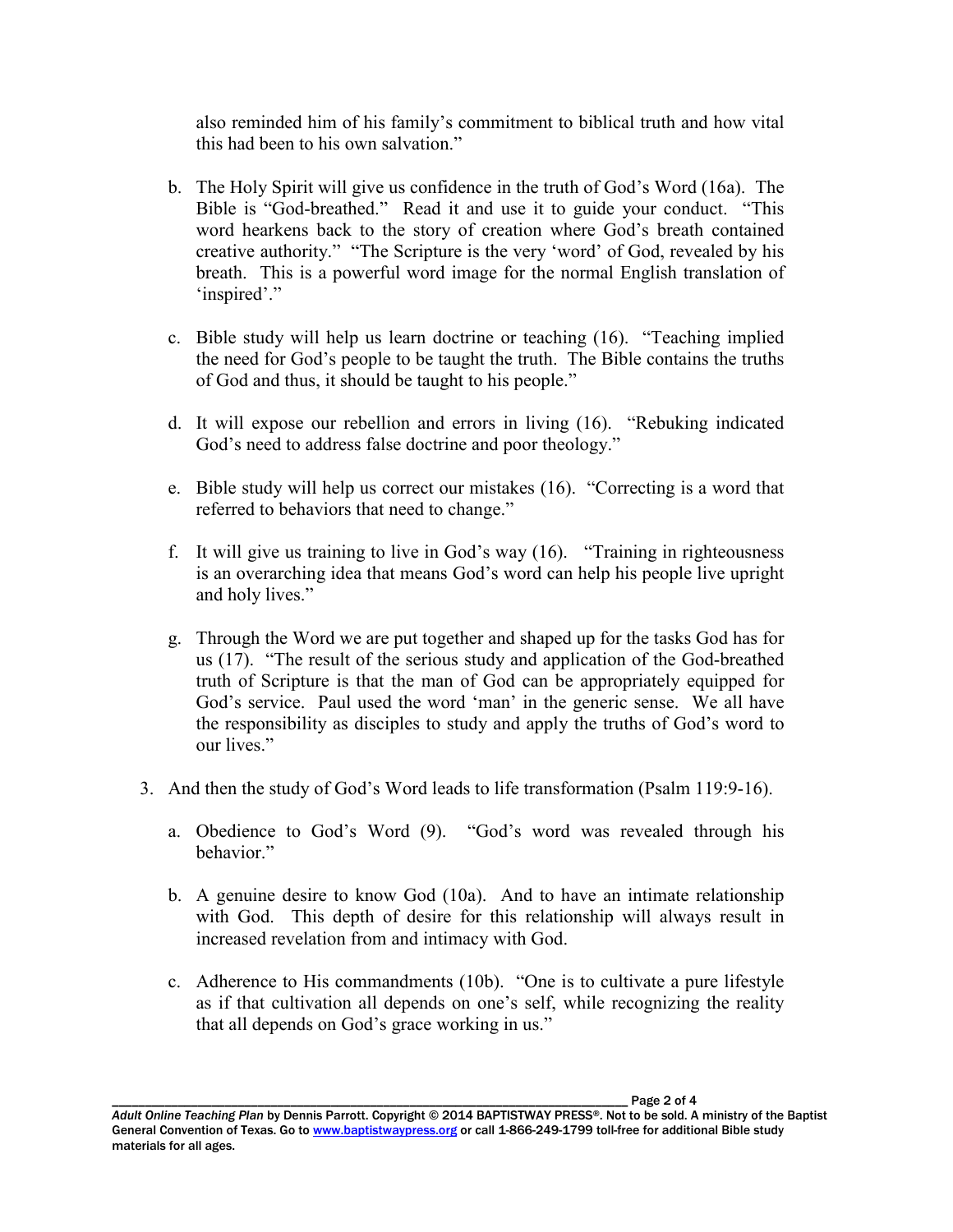- d. Scripture memory (11). "God's word is truth and our minds need to be shaped by truth. As we memorize passages from the Bible, we are soaking our conscious and unconscious minds with truth." "Hiding God's word in our hearts leads to behavior that is consistent with his word. So, in fact, hiding God's word is one sure way of making its truths known in and through our lives!"
- e. Being sensitive to the Holy Spirit's guidance (12). It is from the Holy Spirit that we will receive the truth of God's Word.
- f. We are to then share this truth with others (13). We must never be reluctant to share God's Word or be ashamed of its demands. "The psalmist testifies to the transforming power of God's word. This transformation can be perceived by our hearers. People are persuaded and transformed by the passion and conviction they hear from us, implicit and explicit in the word."
- g. A genuine love for God's Word (14). "He rejoiced as he followed God's commands in his own life." "The psalmist's delight comes not from a quantifiable source necessarily; but rather from the 'quality' of God's decreesthe power of ideas shaping how we remember and how we hope. This comes as we engage God's word, and it answers the questions we raise about living this life."
- h. Daily meditation (15). "Meditation means to consider, mull over, cogitate, and reflect on truth. It is not the emptying of the mind as some have suggested. In the Bible, this word means to saturate your mind with truth. It is both necessary and valuable to take time to reflect and contemplate on truth from Scripture."

**Encourage Application**: Share the following from the article by Lucien Coleman: "People are not going to obey God's commandments if they do not know God's commandments. People cannot pattern their lives after the teachings of Jesus if they are ignorant of the teachings of Jesus as revealed in the Gospels." Then share the following from the Study Guide: "There is nothing like God's word. His word is worthy of our energy spent in memorizing, meditating, and meaningfully applying it to our lives. The path toward spiritual maturity is paved with the disciplined study and application of biblical truths. God's word is powerful and is able to accomplish his purposes in our lives. As disciples, we should hunger and thirst for the wisdom of God revealed through his word."

Then ask members to share summary statements related to this study that should serve as additional motivation for the importance of the study of God's word. Some of these will include the following:

1. It leads to salvation.